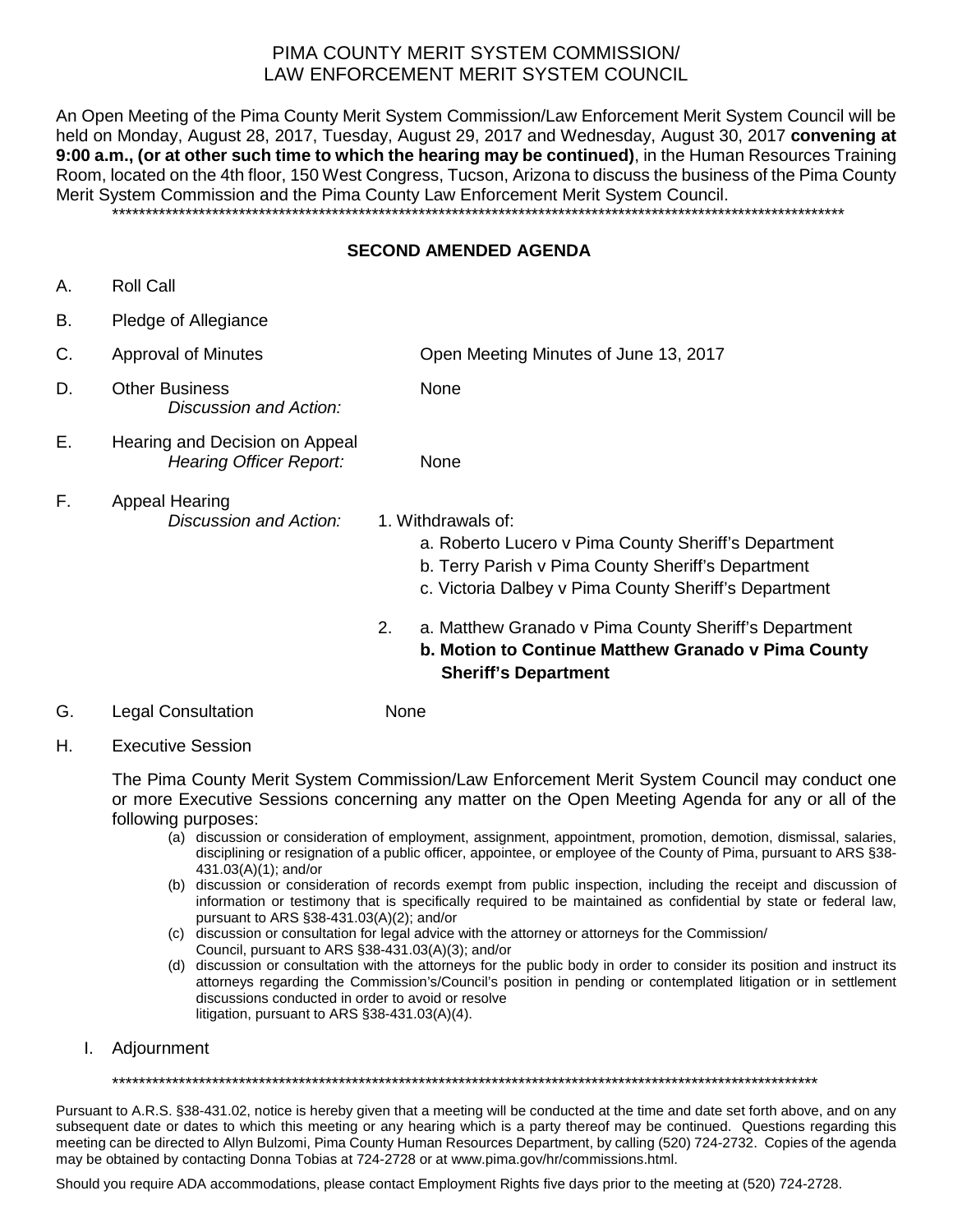# PIMA COUNTY MERIT SYSTEM COMMISSION/ LAW ENFORCEMENT MERIT SYSTEM COUNCIL

An Open Meeting of the Pima County Merit System Commission/Law Enforcement Merit System Council will be held on Monday, August 28, 2017, Tuesday, August 29, 2017 and Wednesday, August 30, 2017 **convening at 9:00 a.m., (or at other such time to which the hearing may be continued)**, in the Human Resources Training Room, located on the 4th floor, 150 West Congress, Tucson, Arizona to discuss the business of the Pima County Merit System Commission and the Pima County Law Enforcement Merit System Council.

\*\*\*\*\*\*\*\*\*\*\*\*\*\*\*\*\*\*\*\*\*\*\*\*\*\*\*\*\*\*\*\*\*\*\*\*\*\*\*\*\*\*\*\*\*\*\*\*\*\*\*\*\*\*\*\*\*\*\*\*\*\*\*\*\*\*\*\*\*\*\*\*\*\*\*\*\*\*\*\*\*\*\*\*\*\*\*\*\*\*\*\*\*\*\*\*\*\*\*\*\*\*\*\*\*\*\*\*\*\*

### **AMENDED AGENDA**

- A. Roll Call
- B. Pledge of Allegiance
- C. Approval of Minutes **Open Meeting Minutes of June 13, 2017** D. Other Business None *Discussion and Action:*
	- E. Hearing and Decision on Appeal *Hearing Officer Report:* None

- F. Appeal Hearing *Discussion and Action:* **1. Withdrawals of:**
	- **a. Roberto Lucero v Pima County Sheriff's Department**
	- **b. Terry Parish v Pima County Sheriff's Department**
	- **c. Victoria Dalbey v Pima County Sheriff's Department**
	- 2. Matthew Granado v Pima County Sheriff's Department
- G. Legal Consultation None

H. Executive Session

The Pima County Merit System Commission/Law Enforcement Merit System Council may conduct one or more Executive Sessions concerning any matter on the Open Meeting Agenda for any or all of the following purposes: None<br>
Contained Action:<br>
Some crision on Appeal<br>
Mone<br>
AMENDED Mone<br>
AMENDED MONETO LIGEND V Pima County Sheriff<br>
C. Victoria Dalbey v Pima County Sheriff<br>
C. Victoria Dalbey v Pima County Sheriff<br>
C. Victoria Dalbey v Pim

- (a) discussion or consideration of employment, assignment, appointment, promotion, demotion, dismissal, salaries, disciplining or resignation of a public officer, appointee, or employee of the County of Pima, pursuant to ARS §38-431.03(A)(1); and/or
- (b) discussion or consideration of records exempt from public inspection, including the receipt and discussion of information or testimony that is specifically required to be maintained as confidential by state or federal law, pursuant to ARS §38-431.03(A)(2); and/or
- (c) discussion or consultation for legal advice with the attorney or attorneys for the Commission/ Council, pursuant to ARS §38-431.03(A)(3); and/or
- (d) discussion or consultation with the attorneys for the public body in order to consider its position and instruct its attorneys regarding the Commission's/Council's position in pending or contemplated litigation or in settlement discussions conducted in order to avoid or resolve litigation, pursuant to ARS §38-431.03(A)(4).
- I. Adjournment

\*\*\*\*\*\*\*\*\*\*\*\*\*\*\*\*\*\*\*\*\*\*\*\*\*\*\*\*\*\*\*\*\*\*\*\*\*\*\*\*\*\*\*\*\*\*\*\*\*\*\*\*\*\*\*\*\*\*\*\*\*\*\*\*\*\*\*\*\*\*\*\*\*\*\*\*\*\*\*\*\*\*\*\*\*\*\*\*\*\*\*\*\*\*\*\*\*\*\*\*\*\*\*\*\*\*

Pursuant to A.R.S. §38-431.02, notice is hereby given that a meeting will be conducted at the time and date set forth above, and on any subsequent date or dates to which this meeting or any hearing which is a party thereof may be continued. Questions regarding this meeting can be directed to Allyn Bulzomi, Pima County Human Resources Department, by calling (520) 724-2732. Copies of the agenda may be obtained by contacting Donna Tobias at 724-2728 or at www.pima.gov/hr/commissions.html.

Should you require ADA accommodations, please contact Employment Rights five days prior to the meeting at (520) 724-2728.